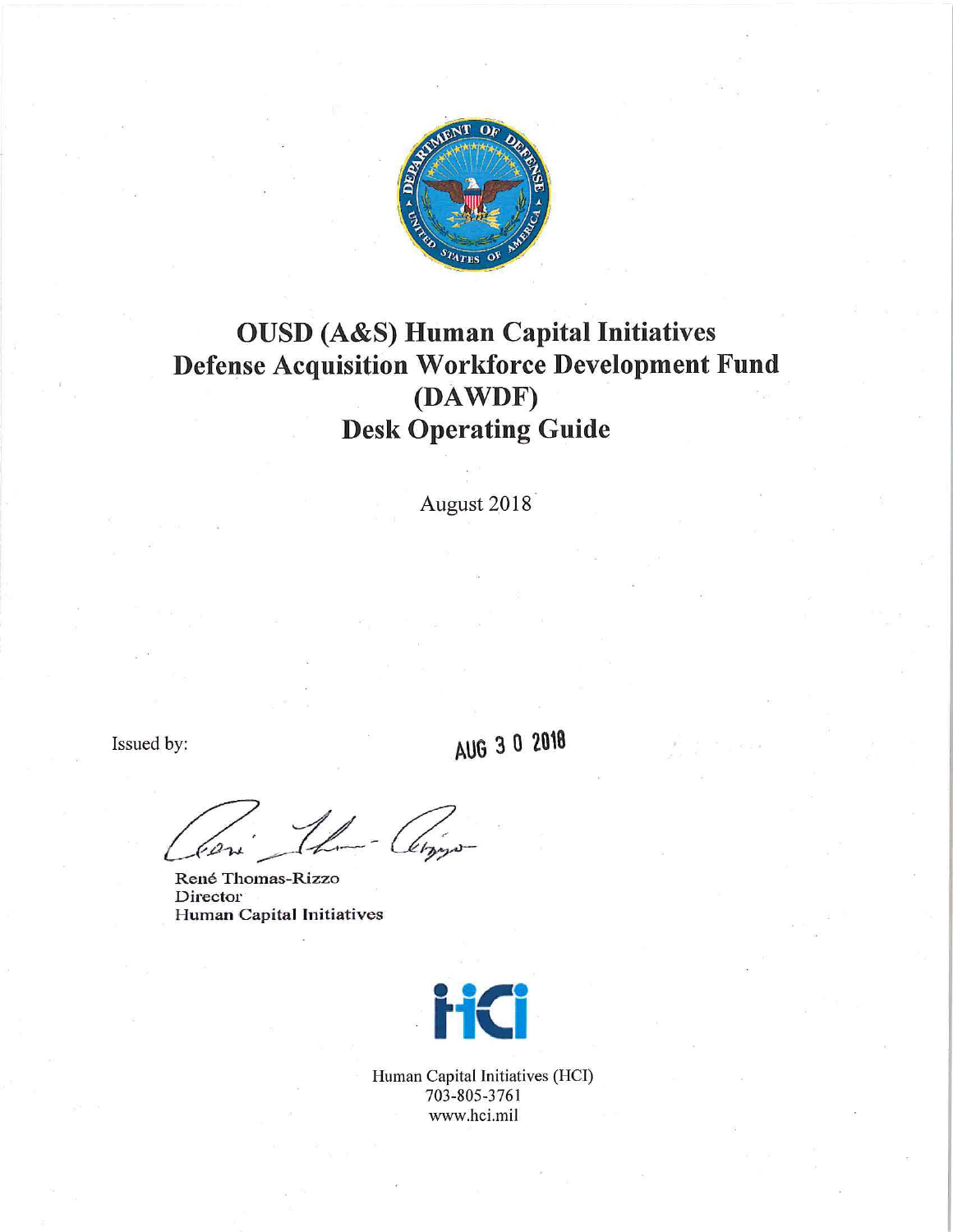# **FOREWORD**

Congress provided the Defense Acquisition Workforce Development Fund (DA WDF or the Fund) in the Fiscal Year (FY) 2008 National Defense Authorization Act (NOAA) codified in Title 10 United States Code Section 1705 to ensure the defense acquisition workforce (AWF) has the capacity, in both personnel and skills, needed to (I) properly perform its mission; (2) provide appropriate oversight of contractor performance; and (3) ensure that the Department receives the best value for the expenditure of public resources. DA WDF serves as a key human capital tool for acquisition leaders across the Department of Defense (DoD), enabling them to strategically bolster AWF recruiting, training, development, retention and recognition efforts. DAWDF initiatives support AWF strategic plan objectives to make DoD an employer of choice; to shape the workforce to meet requirements; and to improve its quality and professionalism. Both the strategic objectives and the supporting DAWDF initiatives align with and support the 2018 National Defense Strategy lines of effort to improve lethality, strengthen alliances and achieve reform.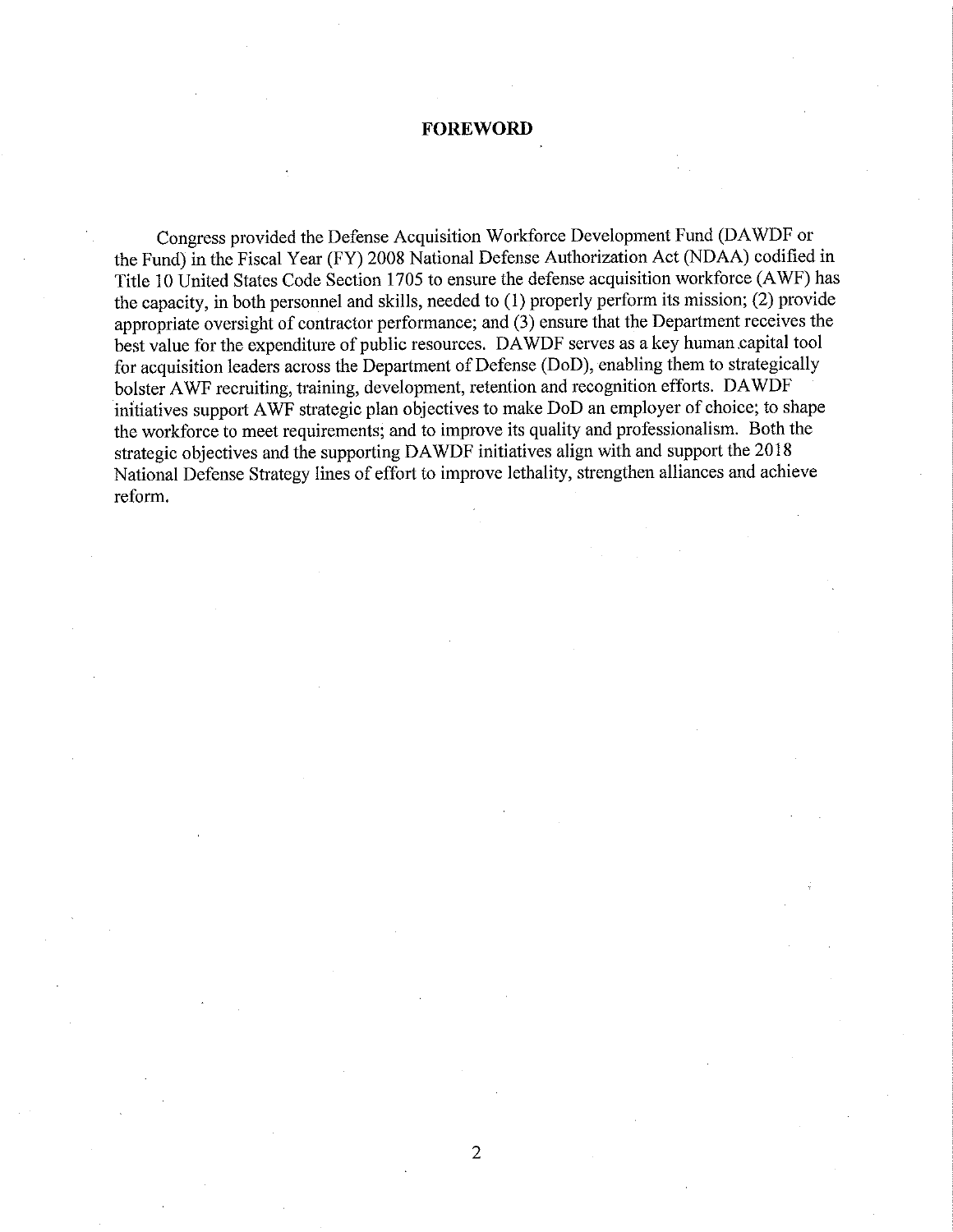## **1. Background.**

1.1. The Defense Acquisition Workforce (A WF) is comprised of more than 166,000 civilian and military personnel across DoD components. The Under Secretary of Defense for Acquisition and Sustainment (USD(A&S)) has statutory responsibilities under the Defense Acquisition Workforce Improvement Act (DAWIA) (10 U.S.C. Chapter 87) for the AWF, including the Defense Acquisition Workforce Development Fund (DAWDF).

During the 1990's the A WF significantly decreased in size due to Post-Cold War reductions. The combination of the long-term effect of the downsizing, increased demands on acquisition as the nation responded to terrorism, and human capital challenges led to a deliberate effort to rebuild the capacity and quality of DoD's acquisition workforce. In 2008, 57% of acquisition workforce professionals were eligible to retire within IO years. The 1990' s downsizing set in motion a mid-career "bathtub" effect - low mid-career year groups insufficient for succeeding the senior, very experienced workforce. Congress provided DoD the DA WDF through the FY 2008 NDAA and DoD set in motion the rebuilding and quality improvement of the AWF.

The DoD Acquisition Workforce Strategic Plan for FY10-FY15 put a deliberate focus on rebuilding the AWF. The DoD Acquisition Workforce Strategic Plan for FY16-FY21 builds upon the workforce improvements with strategic goals to: (1) Make the Department of Defense an employer of choice; (2) Shape the acquisition workforce to achieve current and future acquisition requirements; (3) Improve the quality and professionalism of the acquisition workforce; and (4) Continuously improve workforce polices, programs, and processes. DAWDF has been and continues to be a critical enabler in realizing the DoD strategic workforce goals. Guidance on use of the Fund follows:

## **2. Eligibility Criteria.**

2.1. DA WDF funds may be used for personnel on acquisition workforce coded positions. Additionally, DA WDF may be used for military and civilian employees not on coded positions but who contribute significantly to acquisition by their assigned duties. For this latter category, DA WDF may only be used for acquisition-related training purposes.

2.2. Components shall use DA WDF for A WF personnel that meet position certification requirements (or are within the grace period for meeting position requirements) and meet Continuous Learning (CL) requirements. Components may use DA WDF for A WF personnel who do not meet certification and CL requirements, but only to complete mandatory certification courses required to achieve position certification.

2.3. Civilian employees are expected to maintain a minimum rating of record of fully successful or higher (or equivalent).

2.4. Continued Service Agreements (CSAs) are required, whenever possible, for any DA WDFfunded initiative, event, or training which requires a substantial investment (e.g., Executive Education or Leadership Training) in accordance with DoD/component policy.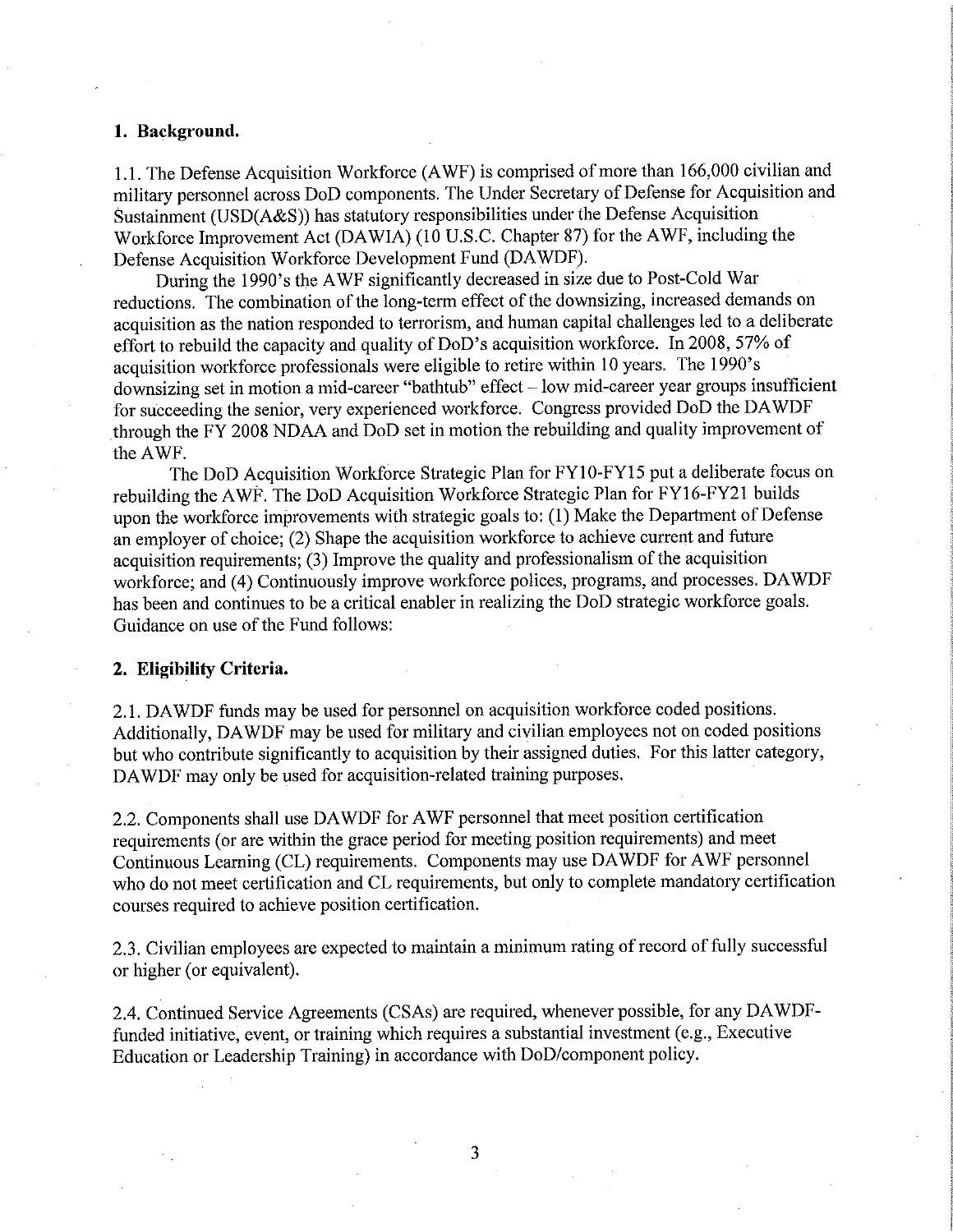#### **3. Governance.**

3.1. The USD(A&S) is responsible for effective governance of the DAWDF program as part of responsibilities under Chapter 87 of Title 10, U.S.C. and as part of the DoD Acquisition Education, Training, Development, Experience and Career Development Program (Reference DoDI 5000.66). Consistent with executing DA WIA responsibilities, Component Acquisition Executives are responsible for effective management of the DA WDF program within their component. The Director, Human Capital Initiatives (HCI) supports the USD(A&S) in executing these responsibilities, to include serving as the designated DA WDF Senior Official, a position required by 10 U.S.C. 1705.

#### **4. Responsibilities.**

4.1. The Director, HCI is designated in writing by USD(A&S) as the "senior official" responsible for the management of DAWDF in accordance with 10 USC 1705 and shall:

4.1.1. Develop enterprise strategies and guidance with Functional Leads (FLs) and Service/Component Directors for Acquisition Career Managers (DACMs) coordination, to achieve the objectives of the A WF program and use the DA WDF in support of improving recruitment, training, development, and retention of AWF personnel.

4.1.2. Execute the DA WDF to support strategic planning, management, and execution of the fund.

4.1.3. Provide detailed instructions to DA WDF users for submitting proposals (applications) and the annual guidance on allocation and use of DA WDF resources.

4.1.4. Host an annual Mid-Year review for all components and functional communities that leverage the DA WDF. The Mid-Year review is the primary forum for discussion of best practices, reviews of execution, and discussion of challenges and concerns.

4.1.5. Provide annual guidance for preparation of an annual report on DA WDF execution to the FLs and DACMs via the Year-in-Review discussed in detail in paragraph 6.8.

4.1.6. Prepare the DA WDF Year-in-Review inputs that highlight accomplishments achieved.

4.2. Under Secretary of Defense Comptroller (USD(C)). The USD(C) shall:

4.2.1. Provide support for the administration of the DA WDF.

4.3. DA WDF Users such as DACMs, Agency A WF career managers, DAU, Functional Leaders and others) shall:

4.3.1. Serve as the Program Manager for their respective Service/Component's DA WDF program.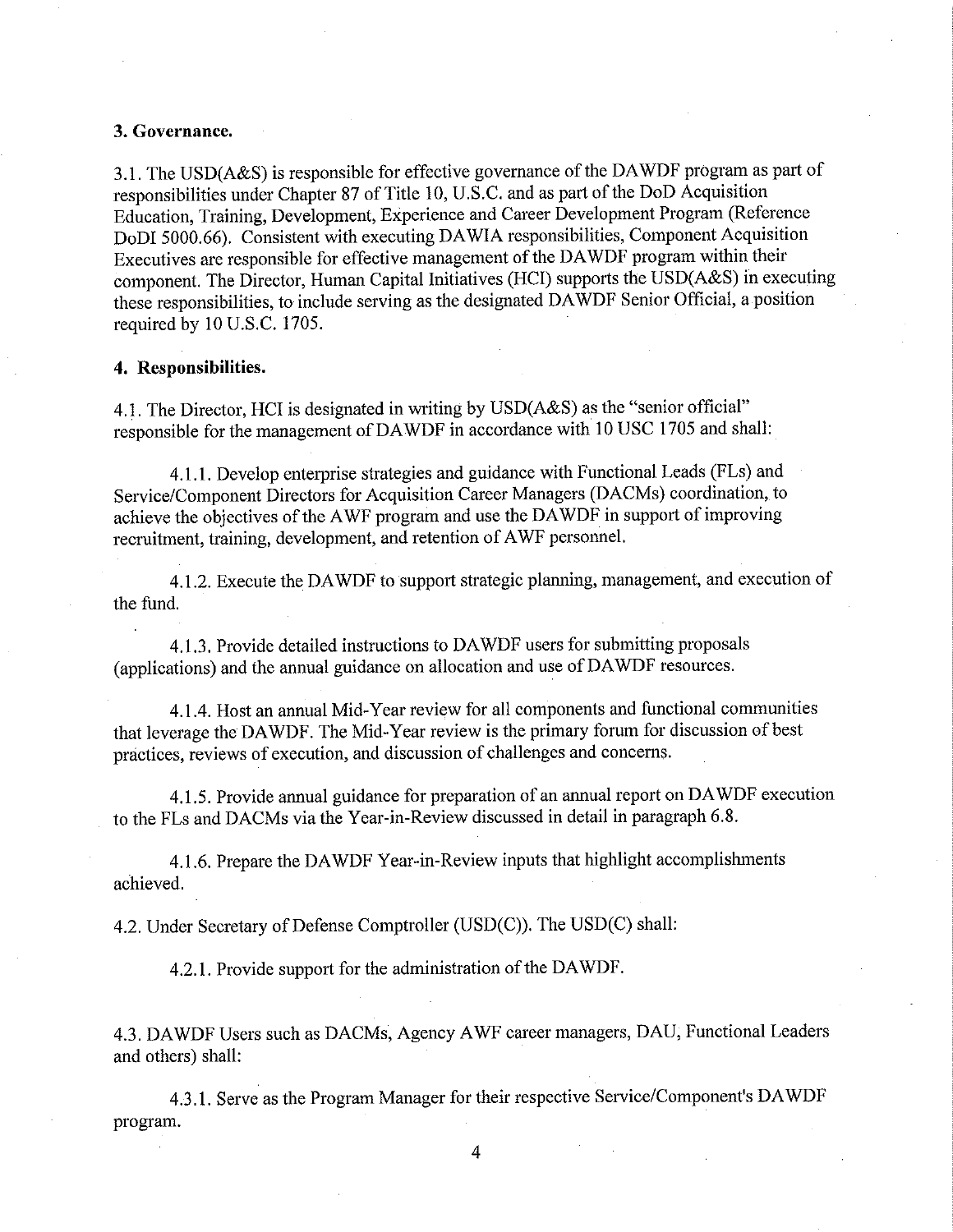4.3.2. Collect and provide annual, budget year and Future Years Defense Program (FYDP) DA WDF requirements in support of the Planning, Programing, Budget and Execution (PPBE) process, to include execution (projected obligations) and hiring plans. Requirements and plans should be coordinated with their Service/Component Acquisition Executive (SAE/CAE) (or equivalent) and submitted to USD(A&S) HCI for review and approval.

4.3.3. Ensure proposed component DAWDF programs and initiatives are aligned with DoD AWF strategic goals and acquisition executive priorities.

4.3.4. Report status of funds monthly to USD(A&S) HCI.

4.3.5. Submit an annual report ofDAWDF execution as described in paragraph 6.8. to USD(A&S) HCI.

4.3.6. Integrate and coordinate proposals within the component and ensure support of and linkage to strategic objectives and priorities.

4.3.7. Ensure sufficient management controls are in place to manage planning and execution of initiatives effectively. These controls should include tracking progress towards objectives and of financial status.

4.3.8. Research and take action to resolve differences in the monthly execution information self-reported in the DMIT to execution information in the monthly Defense Finance and Accounting Service (DFAS) I 002 report.

4.3.9. Ensure proposals comply with call-for-proposal guidance and are supported by:

4.3.9.1. Executable plans which address the basis (case) for the initiative, and effectively estimate cost, to include cost consciousness;

4.3.9.2. Accurate schedule and performance estimates and timelines;

4.3.9.3. Properly vetted integration and trade considerations with other DoD and component initiatives already in place;

4.3.9.4. Risk management analysis, both near term and long term analysis of the initiative;

4.3.9.5. Resourcing capabilities, both near and long term including adequate inhouse capacity and capability of enduring/core acquisition critical functions;

4.3.9.6. Adequate in-house capacity and capability of scientific, technical, engineering and mathematical skills and expertise critical to successfully acquiring required technological capabilities; and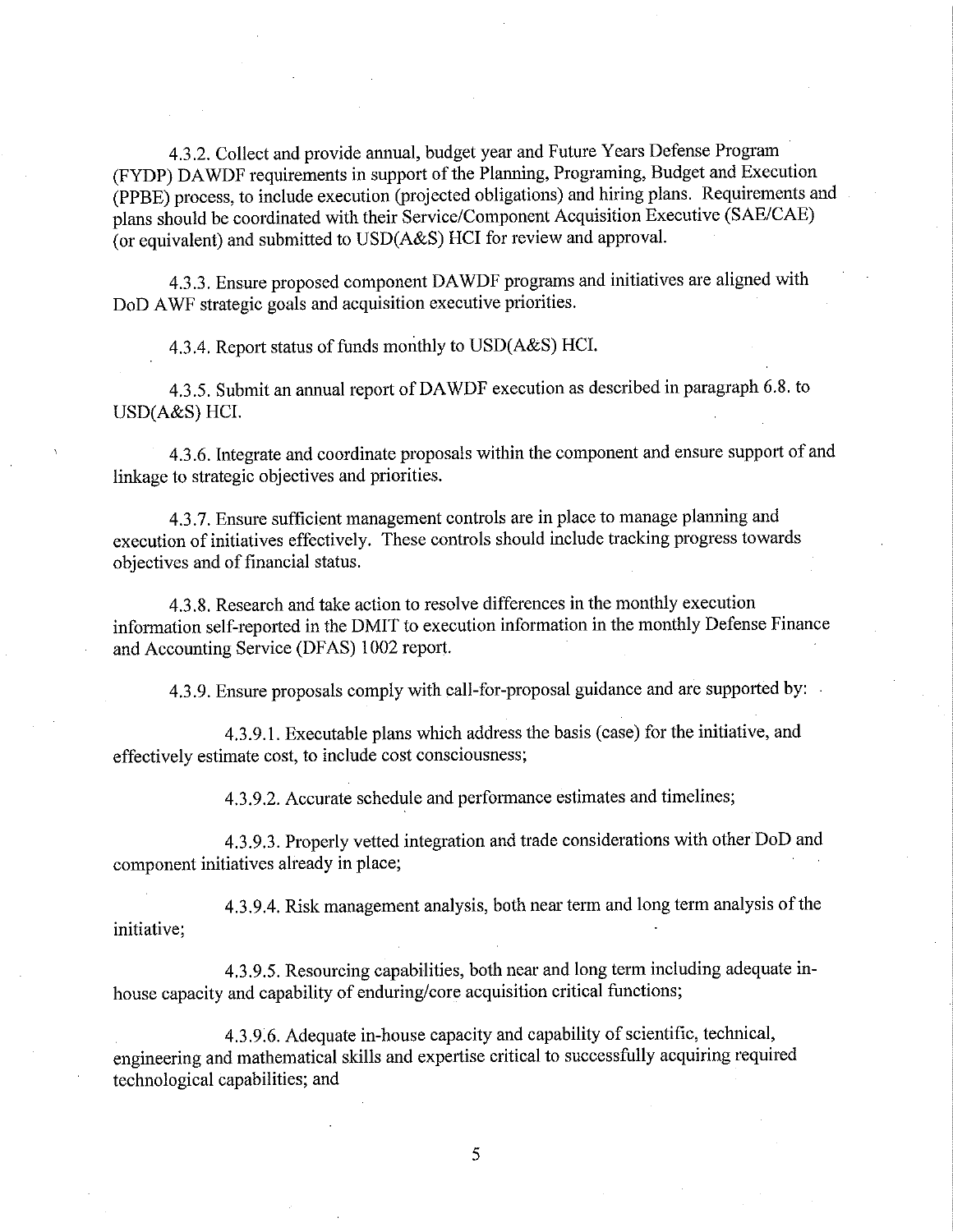4.3.9.7. Sufficient capacity and capability for cyber, information technology, contract services acquisition, and contingency acquisition mission requirements.

4.3.10. Functional Leaders are required to coordinate enterprise initiatives with Service/Component DACMs and DAU to avoid duplication of initiatives. All career field training requirements shall be submitted through DAU.

4.4. DA WDF Managers manage the day-to-day execution and operation of DA WDF within the components and subordinate organizations for their respective DACM. DA WDF Managers shall:

4.4.1. Execute DA WDF in accordance with this guidance and component guidance.

4.4.2. Track and keep component leadership informed of program execution status.

4.4.3. Prioritize and fully use expiring funds to meet requirements.

4.4.4. Ensure local leadership is aware of DA WDF and its intended purposes.

4.4.5. Adhere to DoD financial management principles.

4.4.6. Meet DA WDF Reviews and Reporting Requirements.

4.4.6.1. Monthly Report Fund Execution and Hiring Status as detailed in paragraph 7.5.

4.4.6.2. DA WDF Mid-Year Review as detailed in in paragraph 7.7.

4.4.6.3. Monthly DA WDF Manager's Meeting. A monthly forum for the interchange of program changes, operating status, execution status and best practices.

4.4.6.4. Annual, semi-annual and other requests for data as required by USD(A&S) HCI for DA WDF program management purposes.

4.4.6.5. Other meetings or reviews as required by USD(A&S) HCI for DAWDF program management purposes.

## **5. DA WDF Proposed Initiatives and Categories.**

5.1. DA WDF Proposed Initiatives (General Guidance)

5.1.1 Proposals must be consistent with Secretary of Defense and USD(A&S) direction and guidance. Proposals must also be aligned with the DoD and Component A WF strategic plans.

5 .1.2. Proposed hiring and non-hiring initiatives must address DoD and component areas of need on a prioritized basis.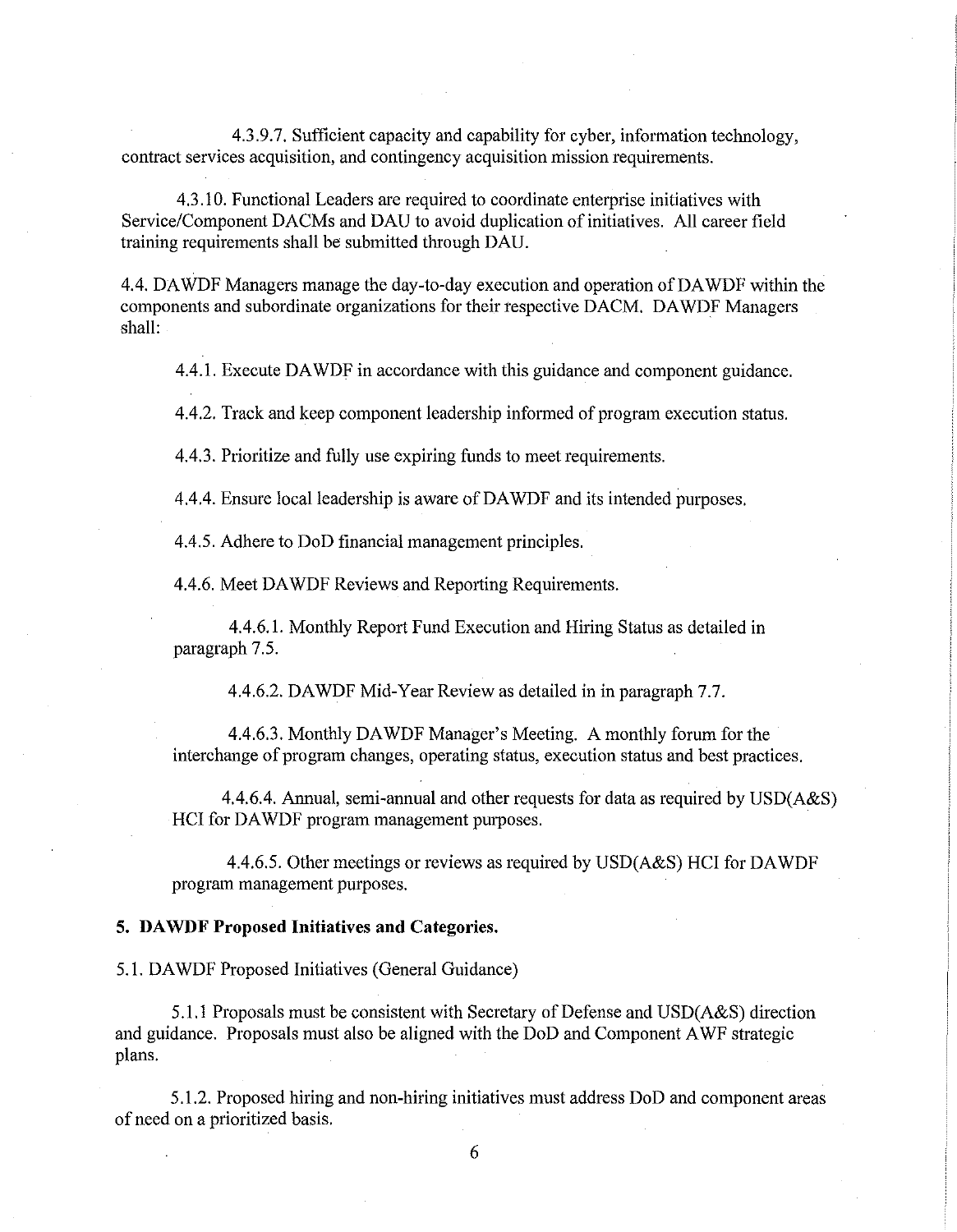5.1.3. Proposed initiatives must be supported by executable plans, which address basis (case) for the initiative; cost, to include cost consciousness; schedule and performance considerations; integration and trade considerations with other DoD and component initiatives; near term and long term initiative risk management; and near and long term resourcing.

5.1.4. Proposed initiatives must sustain required capacity and reduce skill gaps associated with mission critical acquisition functions.

5.1.5. Proposals must be supported by documented workforce planning and an executable spend plan.

5.1.6. Proposals are subject to the component internal policy/procedures.

5.1.7. All proposed initiatives are subject to approval by the Director, USD(A&S) HCI and availability of funding.

5.2. DA WDF Initiative Categories.

5.2.1. Since inception in 2008, DA WDF has had three workforce categories:

 $5.2.1.1$ . Category  $1 -$ Training and Development

5.2.1.2. Category  $2 -$  Retention and Recognition

 $5.2.1.3$ . Category  $3$  – Hiring

5.2.2. DA WDF funding is distributed in line item categories as described in Table 1.

| <b>Line Item</b><br><b>Number</b> | <b>Definition</b>                                                                                           |
|-----------------------------------|-------------------------------------------------------------------------------------------------------------|
|                                   | <b>Training and Development</b>                                                                             |
| 2                                 | <b>Management Support, Analytics and Tools</b>                                                              |
| 5                                 | <b>Recruiting, Retention and Recognition Initiatives</b>                                                    |
| 7                                 | Hiring (including Student Interns, Entry level, Journeyman, Experts and Highly<br><b>Qualified Experts)</b> |
| 12                                | <b>Student Travel - Restricted to Defense Acquisition University use only</b>                               |
|                                   | Takla 1<br>- Line Ham Definitions                                                                           |

#### **Table 1 - Line Item Definitions**

5.3. Line Items.

5.3.1. The Line Item details are presented below:

5.3.2. Training and Development- Line Item I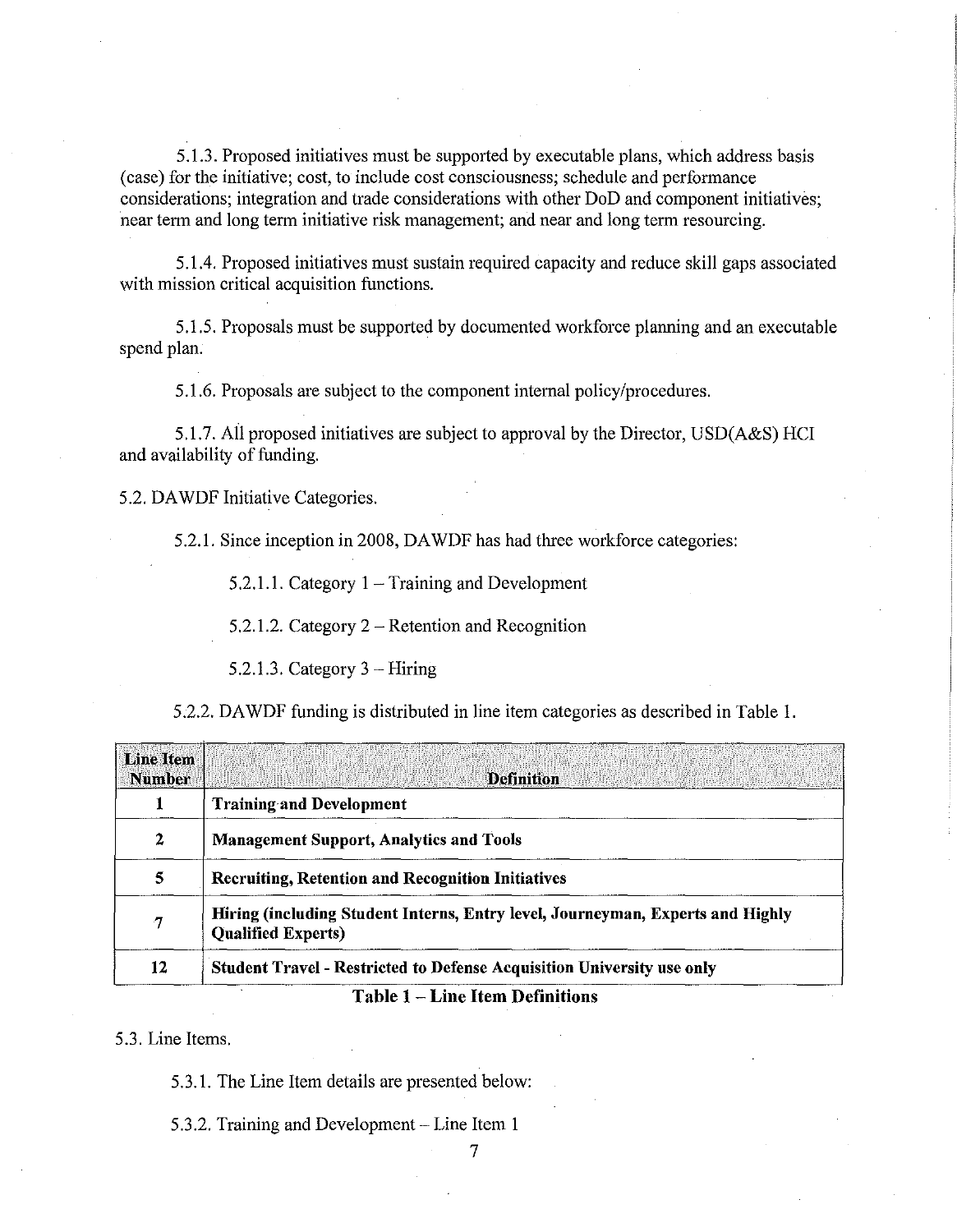5.3.2.1. Line Item Purpose – Components provide AWF personnel training and development to meet individual and workforce capability requirements.

# 5.3.2.2. Objectives/Guidance:

- Provide and continuously improve certification training, targeted training and available on-the-job resources for personnel performing acquisition functions.
- Develop and provide continuous development, experience and exchange programs beyond required certification; leverage coaching/mentoring opportunities; increase workforce achievement of key experiences and leadership development.
- Sustain required capacity and reduce skill gaps associated with mission critical acquisition functions.
- Improve development of future leaders throughout the career lifecycle.
- Use commercial sources through funding registration fees, classroom or online training, training development, or training facilitation, as appropriate.
- Restrict advanced education funding to career-related courses and degrees regardless of the level of degree sought.
- Expend funds for mandatory DAU DAWIA certification training equivalency courses, limited to only those classes that are at maximum capacity for the operating year.

## 5.3.2.3. Examples:

- Career acquisition training and development leading to DAWIA certification appropriate to the level of acquisition responsibility.
- Advanced Education mandatory or elected academic education necessary to support the A WF including education at private institutions to include bachelors, masters, doctoral, or certificate training such as Project Management Professional (PMP). All education funding should be in a careerrelated program.
- Leadership Training leadership development at all levels of the AWF including Executive Leadership programs held at private educational institutions, Service/component self-developed leadership programs such as "Leading at the Speed of Trust" and Federal Executive Institute.
- Career Field/Competency Training training or material costs related to a career field such as contract source selection training, use of commercial cost estimating tools, or "How to Break Software."
- Conferences/Seminars/Symposiums examples include DoD Cost Analysis Symposium, National Defense Industrial Association, or DoD Small Business Conference.
- Continuous Learning/General Acquisition Training examples include "Team Problem Solving," "How to Tum Data into Compelling Visual Presentations," or "Better Business Writing."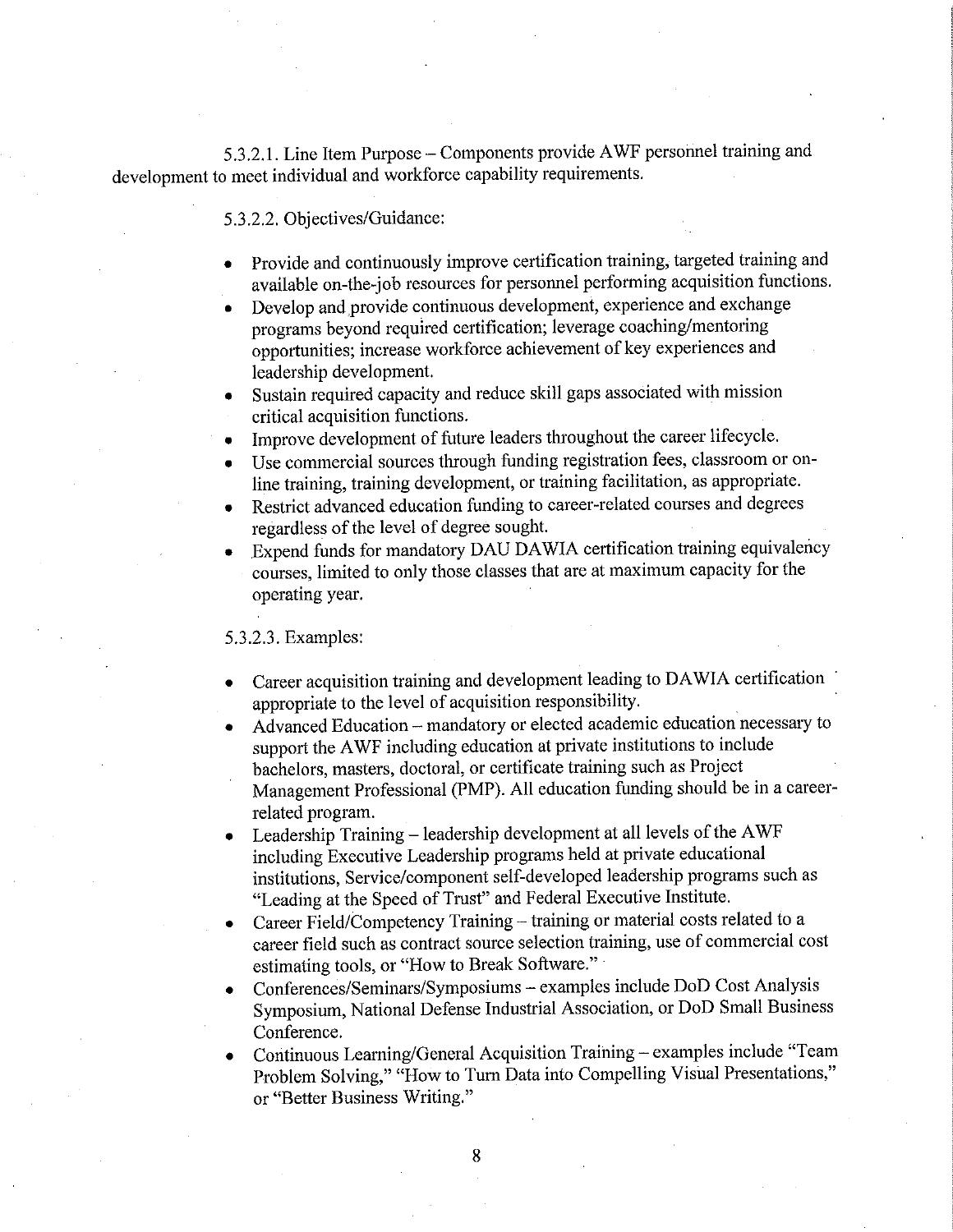- COOP/College Programs/Training Development examples include tuition reimbursement for Pathways and other college intern programs, development of computer-based training, or development of training curriculum.
- CYBER Education and Training Development examples include CISSP Course, Cybersecurity and Logistics, or commercially available Cyber training.
- Rotational Assignments the travel costs associated with the developmental activity or assignment located outside the commuting area of the member's assigned duty location.
- Travel Expense for Training Opportunities travel costs associated with training activities ( excluding travel for Defense Acquisition University certification training already provided separately to DAU for further allocation to the services/components).

5.3.2.4. Accomplishments Metrics. At a minimum, Components should maintain data on costs, number of classes, number of attendees, and career field of attendees and report these metrics to USD(A&S) HCI monthly throughout the program operating year.

5.3.3. Workforce Analytics and Tools- Line Item 2

5.3.3.1 Purpose: Efforts funded under this Line Item support human capital and talent management of the A WF. Efforts under this Line Item also support development of acquisition tools and methodologies; performing research; and executing practices that will improve defense acquisition.

5.3.3.2 Objective/Guidance: Improved acquisition workforce capability and improved acquisition and delivery of goods and services.

5.3.3.3. Examples: Some examples of Workforce Analysis and Tools include:

- Workforce benchmarking studies (e.g. best practices across the life cycle of talent management)
- Workforce assessments (e.g. competency and gap analyses)
- Workforce requirements planning (e.g. research supporting succession planning and emerging critical skill needs)
- Tools that enhance agile and effective use of acquisition authorities; e.g., the Acquisition Requirements Roadmap Tool (ARRT)

5.3.4. DA WDF Management Support- Line Item 2

5.3.4.1 Purpose: DA WDF funding may be used for labor costs of personnel that manage the Fund.

5.3.4.2 Guidance: Criteria for proposing use of DA WDF follows:

• An annual approved program of \$5 million or greater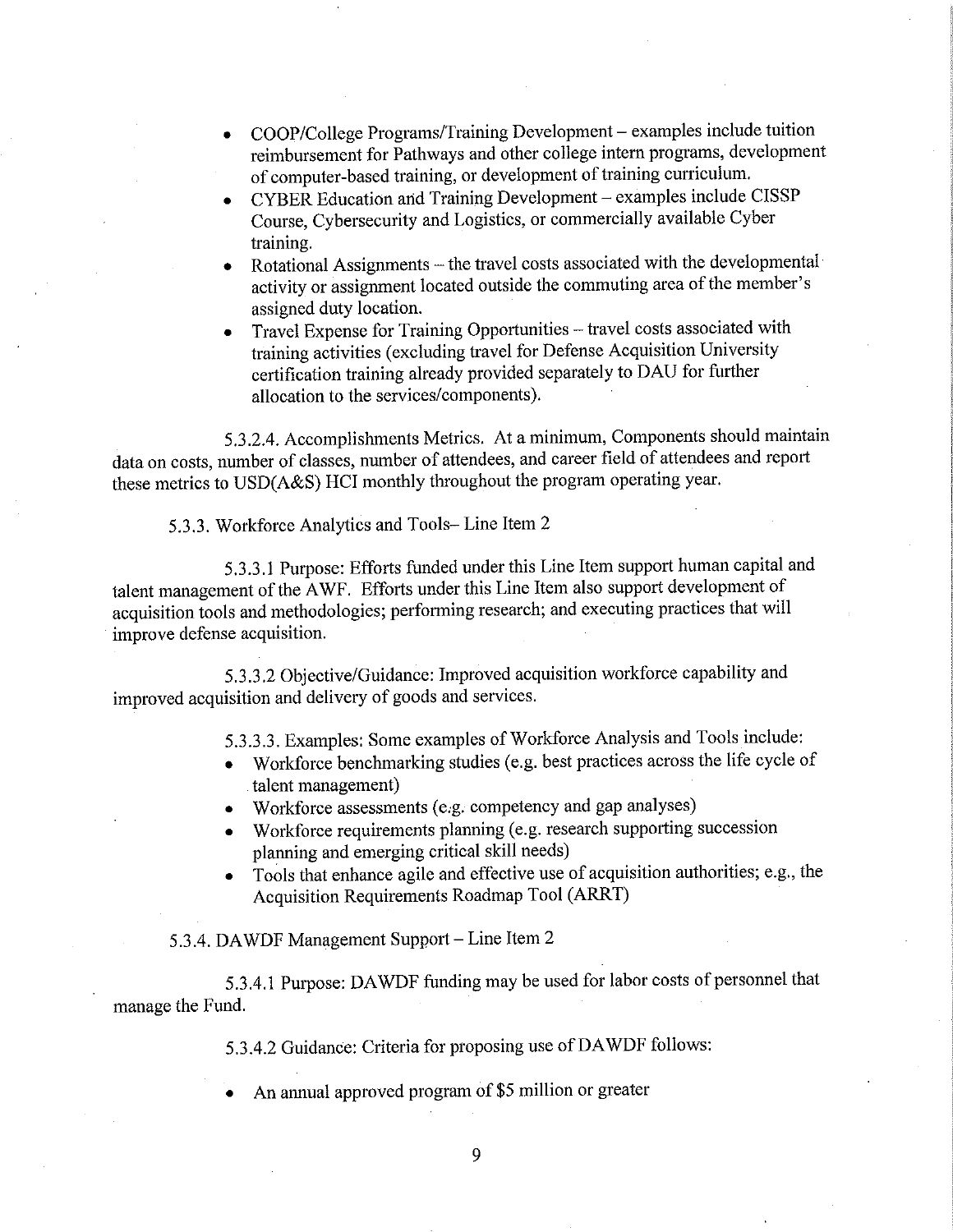- Proposed in a separate Proposal Request Form (PRF) as part of annual proposal/POM input; and approved by Director, HCI
- Amount shall not exceed 2% of the approved FY program

# 5.4.5. Recruiting, Retention and Recognition Initiatives – Line Item 5

5.4.5.1. Purpose - Funds recruiting, retention and recognition initiatives. Recruiting initiatives support attracting top talent from colleges, the private sector and other domains. Recruiting initiatives enable improved awareness of DoD as an employer of choice and significant acquisition career opportunities. Initiatives under Line Item 5 are used to improve retention to meet strategic needs, reduce workforce skill gaps and mitigate workforce risk to acceptable levels. Line Item 5 initiatives are also used to enhance recognition of the AWF.

# 5.4.5.2. Objectives/Guidance:

- DAWDF may be used for targeted incentives for recruiting and retention. Components must use documented plans, coordinated with the component HR, to support use of monetary incentives. Monetary incentives must not be used in a manner that causes employees' expectation of receiving the incentive as part of regular compensation.
- Monetary incentives must comply with statutory requirements as well as federal and DoD policy and guidance.
- In addition to appropriate use of monetary incentives, components must also demonstrate equal consideration and proactive use of non-monetary incentives.
- Must be used to establish and strengthen an enduring talent base and recruitment pipeline.
- DA WDF may be used for cash on-the-spot awards to recognize special achievements. The award should not be based on general overall performance, but on a specific accomplishment worthy of recognition.
- DAWDF may be used for recruiting and outreach such as college career days, diversity recruiting events, STEM recruiting and hiring functions, career and hiring advertisements, and branding initiatives.
- DA WDF Permanent Change of Station funding should be used on a limited basis for critical A WF positions and should not be used for normal rotation from overseas assignments.

## 5.4.5.3. Examples:

- Recognition Awards
- Recruiting Incentives (5 CFR 575 Subpart A)\*
- Permanent Change of Station Full\*\*
- Permanent Change of Station Partial\*
- Permanent Change of Station First Duty Station Move\*
- Relocation Incentives (5 CFR 575 Subpart B)\*
- Retention Incentives (5 CFR 575 Subpart C)\*
- Student Loan Repayments Retention\*\*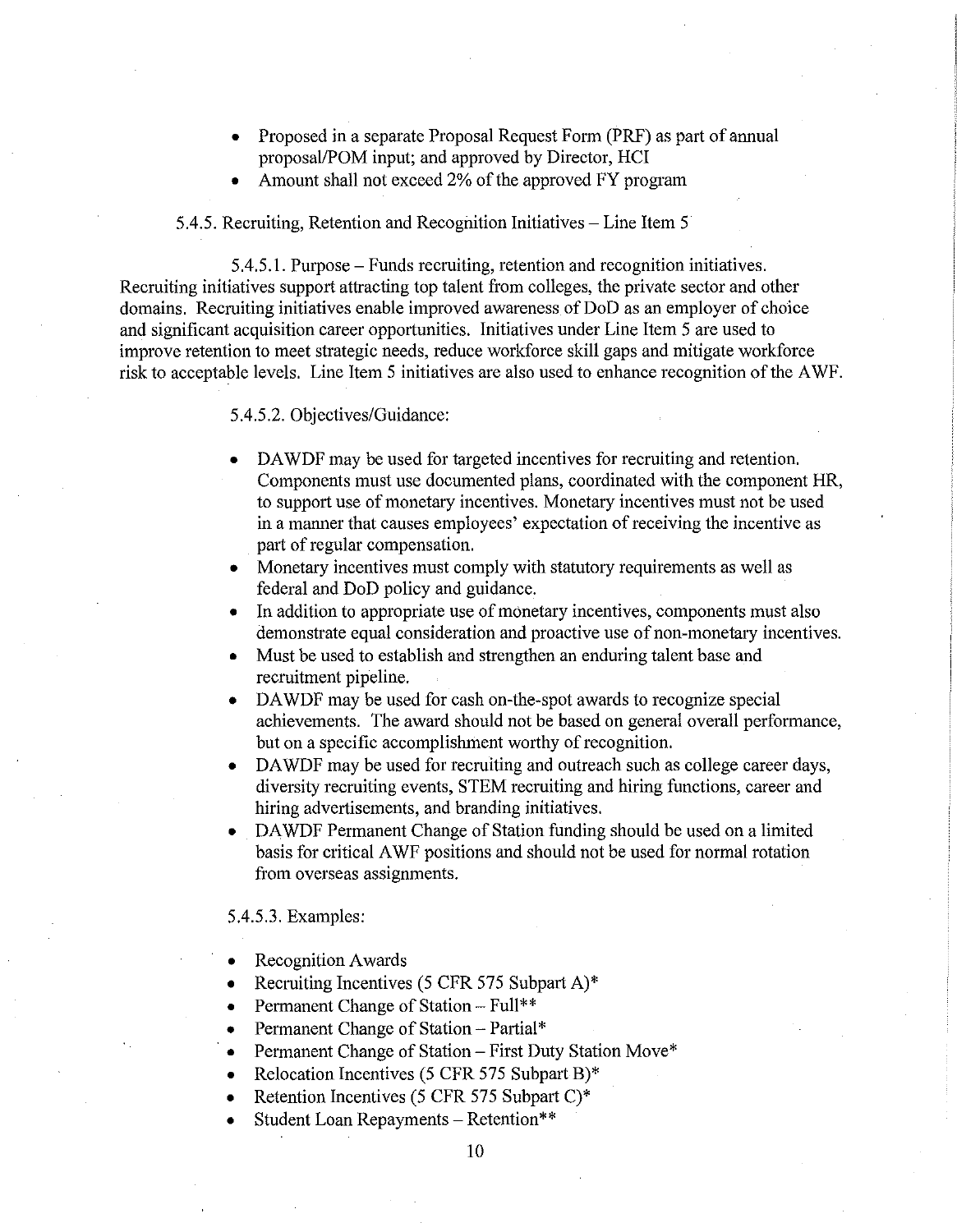- Student Loan Repayment Recruiting\*\*
- Tuition Reimbursement\*\*\*
- **Hiring Outreach**

\* Minimum one year CSA required \*\* Three year CSA required \*\*\* Three times the length of training

5.4.5.4. DA WDF managers should maintain metrics on costs, number of awards, incentives, PCS by type, student loan repayments, and career field of recipient. Hiring outreach metrics must include colleges and specialty events attended and resultant hiring by career field. DAWDF users are required to report these metrics to USD(A&S) HCI on a regular basis throughout the program operating year.

5.4.6. Hiring - Line Item 7

5.4.6.1. Purpose - To ensure the A WF is sustained and maintained at appropriate levels with adequate capacity, capability and readiness in a succession pool of workforce members, and ensure effective (5-7 year horizon) talent recruitment, succession, readiness and lead time program are in place to mitigate major experience loss and enable the succeeding workforce to assume major complex acquisition responsibilities seamlessly.

## 5.4.6.2. - Objectives/Guidance:

- The DAWDF may not be used to pay the base salary of any person who was an employee of the Department serving in a position in the acquisition workforce as of January 28, 2008, and who has continued in the employment of the Department since such time without a break in such employment of more than one year.
- DAWDF shall not be used to offset civilian personnel shortfalls of the AWF.
- New employees must be assigned to an acquisition career field with a required certification level. College internships are to be targeted toward a technical or non-technical career field, and at program completion, placement as a full time A WF employee placed in an appropriate acquisition career field.
- New hires may be funded with DAWDF for up to three years, subject to availability of funding. Specifically, entry level and expert/Highly Qualified Expert hires may be funded for up to three years, journeymen for up to two years, and interns for the length of time it takes to reach the initial qualifying degree or for three years, whichever is less. DA WDF users must report new hires (on-boards), end strength and full-time equivalents as requested in the monthly HCI DMIT report and as otherwise required by USD(A&S) HCI.
- This hiring program assumes the incumbent will fill an existing, within base funding level, authorized position upon completion of funding by DAWDF. Components are responsible for planning transition of DA WDF hires to base funding.
- Hiring categories/definitions: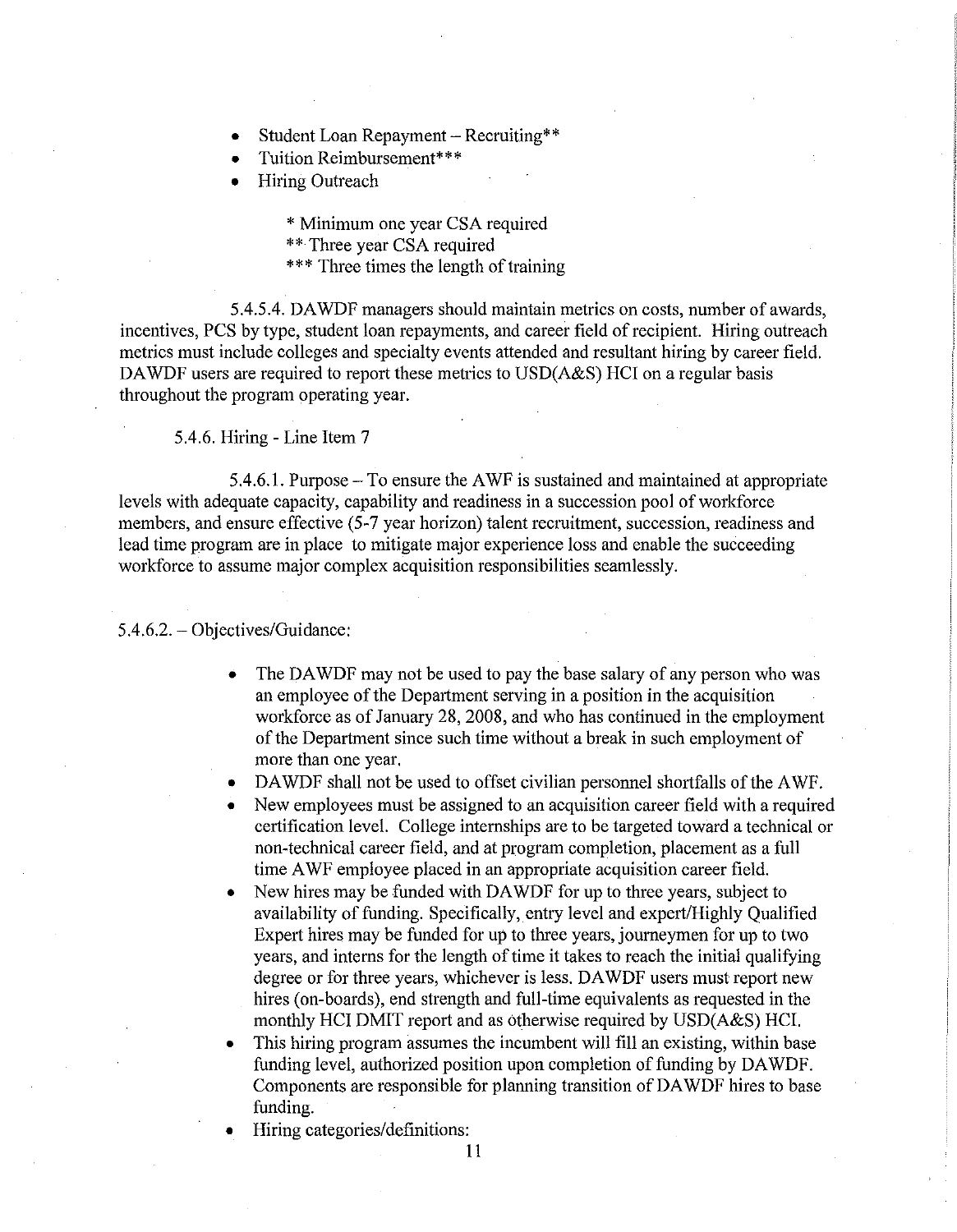- o Student Intern Full time currently enrolled college/university students meeting the equivalent qualifications of the Pathways or other DoD student internship programs.
- o Entry Level Typically GS05/07/09 in a development program with a full performance level of GS11 or GS12 (or equivalent).
- o Journeymen Experienced employees from outside DoD such as retired military or seasoned industry candidates. Typically, GS12 or GS13 (or equivalent) level.
- o Experts Subject Matter Experts typically at the GS 14 or GS 15 ( or equivalent) level.
- o Highly Qualified Experts (HQEs)- Formal OPM program at the executive level.
- Overhead burden rates shall not exceed 30% of salary costs.

5.4.6.3. DA WDF managers are responsible for maintaining metrics on number hired, labor and overhead costs, non-labor costs, incentives paid, hiring grade and step, career field, and attrition by type of hire and are required to report these metrics to USD(A&S) HCI on a regular basis throughout the program operating year

5.4.7. Defense Acquisition University (DAU) Student Travel - Line Item 12

5.4.7.1. Purpose - Funds student travel to attend required DA WIA certification training at DAU.

5.4.7.2. Objectives/Guidance: This funding is further allocated to the Military Department and 4<sup>th</sup> Estate DACM to be used exclusively for travel funding associated with attendance at DAU DA WIA certification courses in accordance with their usage guidance.

## **6. DA WDF Funding Process.**

6.1. DA WDF Annual Program Life Cycle.

6.1.1. Figure I represents a notional DA WDF program year life cycle.

| DAWDF Planning, Programming, Budgeting and Execution (PPBE) Process |                                         |  |
|---------------------------------------------------------------------|-----------------------------------------|--|
| Planning, Programming, Budgeting                                    | <b>Execution</b>                        |  |
| Feb - Call for POM Inputs for PPBE Budget Year (CY+2) and FYDP      | Monthly DAWDF Manager (Call-in) Reviews |  |
| Jun - POM brief to USD(A&S)                                         | Apr/May Program Mid-Year Review         |  |
| July - Jan President's Budget finalized                             | June-Sep Sweep-up/Reallocations         |  |
| Feb - President's Budet Submitted to Congress                       | Sep-Oct Closeout/Year-in-Review         |  |
|                                                                     | Dec - Annual Report to Congress         |  |

**Figure 1** - **Typical DA WDF Annual Program Life Cycle**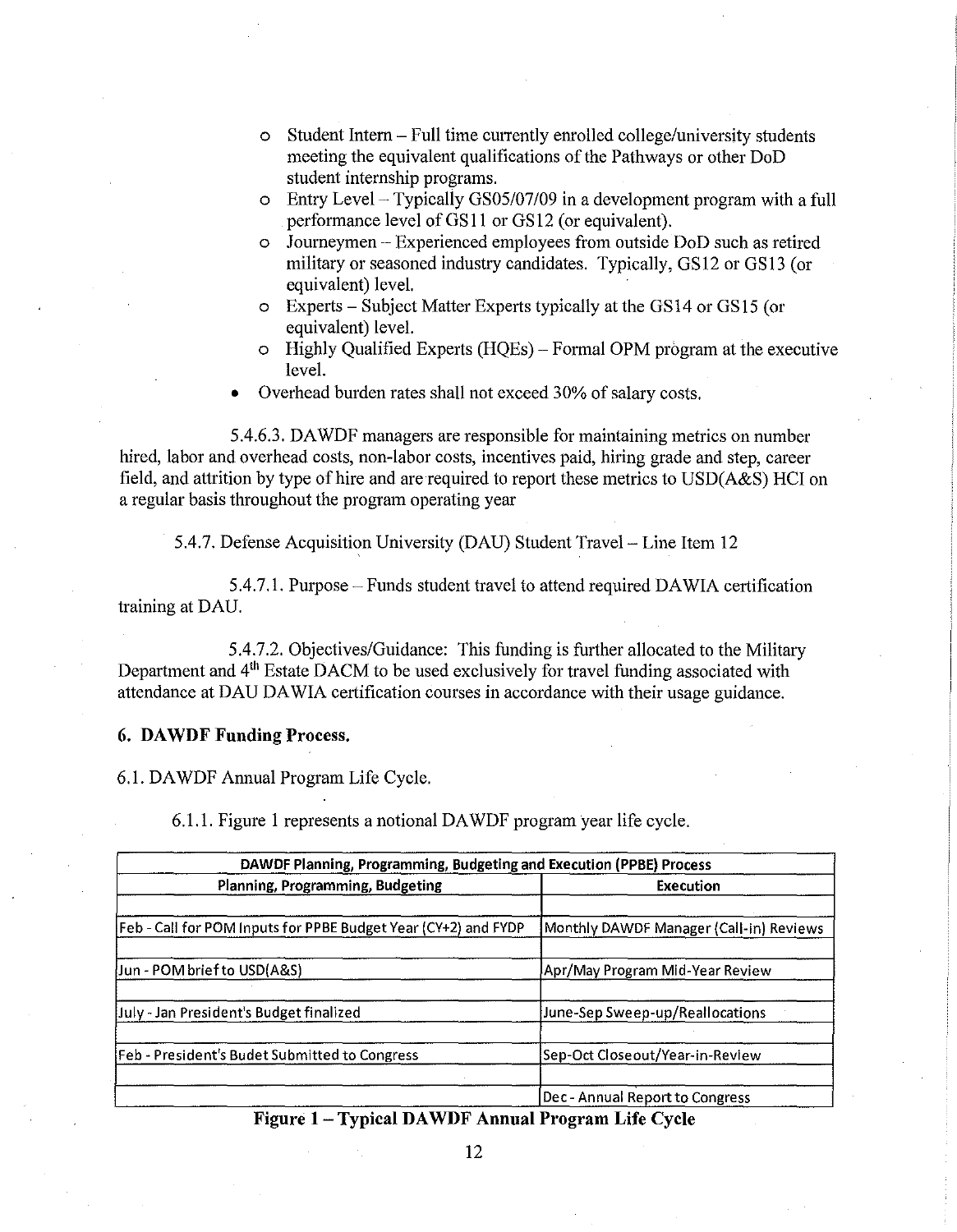## 6.2. Call for DA WDF POM Inputs.

6.2.1. The budget year program request requires that DA WDF users identify their DA WDF needs for the budget fiscal year and to provide updates to the current year and FYDP budget and hiring requirements estimate. USD(A&S) HCI will provide the POM input fiscal guidance, to include guidance for identifying projected funded and unfunded requirements.

6.2.2. The input shall be in sufficient detail to document the nature of, the justification· and the execution plan for the proposed program. Additionally, if the proposed program includes a request for hiring, the proposal must also include hiring specifics (by-month hiring, Full Time Equivalent detail by month and End Strength being funded with DA WDF for the current and budget year and for the fiscal year).

6.2.3. Annual POM inputs will typically be due in April to provide time for reviews, adjustments, and preparation for the June POM brief to the USD(A&S). Inputs must be provided under cover memo to USD(A&S) HCI. By signing the memo, the component/organization acquisition executive or deputy (or equivalent), confirms that proposed initiatives support strategic goals and workforce requirements, are identified by priority, have been fully coordinated within the component, and comply with guidance provided by USD(A&S) HCI. Additionally, component inputs must include a description of the requirements generation and decision process and a description of the process used to test reliability of proposal information.

6.2.4. At a minimum, USD(A&S) HCI will provide the following guidance in the annual call for POM inputs:

6.2.4.1. DA WDF Manager Guidance (including statutory required guidance)

6.2.4.2. DA WDF Proposal Guidance

6.2.4.3. DA WDF Proposal Template

6.2.4.4. DA WDF Proposal Official Submission Memo Template

6.3. Program of Record Approvals.

6.3.1. Upon receipt of POM inputs, USD(A&S) HCI will review and provide feedback and/or request additional information in preparation for use for the June POM brief. As appropriate, USD(A&S) HCI will follow-up with components on resulting actions and/or issues. Components will provide inputs as requested by USD(A&S) HCI to support the completion of the POM and PBR process. USD(A&S) HCI will notify components in writing of final PBbased FY Approved Program of Record, based on completion of the PBR process.

# 6.4. Funds Release.

6.4.1. DA WDF direct appropriations or funding from Continuing Resolutions will be allocated upon receipt at USD(A&S) HCI to components in October for use on the approved program of record.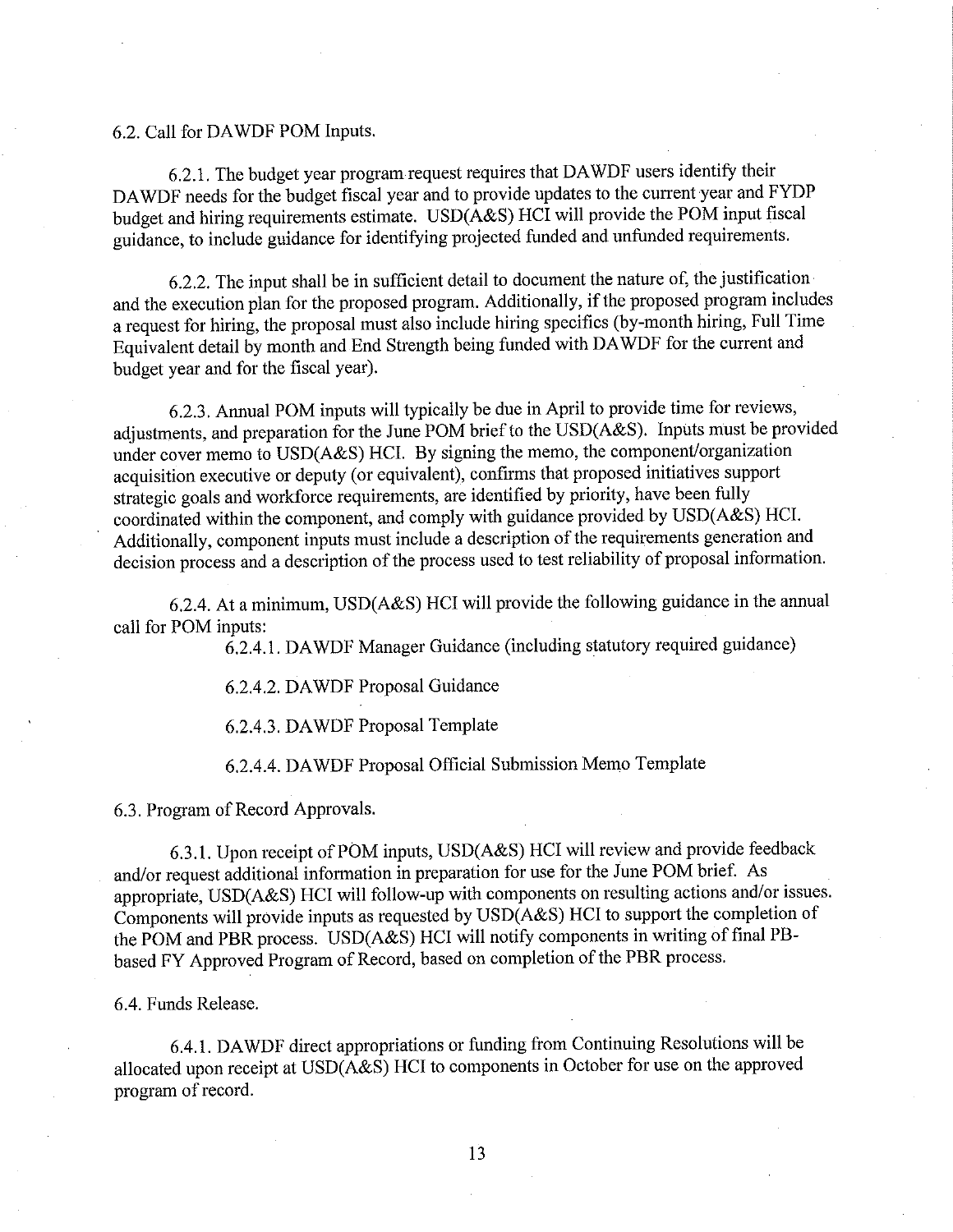6.4.2. During the year of execution, if a component determines that it will not fully execute funding, the component is required to contact HCI immediately to assess return of funding. USD(A&S) HCI may direct the return based on under execution assessment. USD(A&S) HCI will recover and re-allocate funds to maximize funding of prioritized unfunded requirements. USD(A&S) HCI will determine any funding that is not executed in the year of execution, and that does not expire and carries over to the next fiscal year, as funding for the following fiscal year program.

6.5. Monthly Report Fund Execution and Hiring Status.

6.5.1. A detailed USD(A&S) HCI DA WDF reporting template (in the form of an Excel spreadsheet called the DA WDF Management Information Tool (DMIT)) shall be completed and submitted monthly to USD(A&S) HCI by all DAWDF users.

6.5.2. The DMIT documents the approved monthly funding profile, hiring plan, accomplishments, funds execution and updated estimated spend plan for the balance of the FY.

6.5.3. The monthly DMIT will be used by USD(A&S) HCI to assess program execution status.

6.6. Approved Program Changes

6.6.1. Realignment of Funds between Line Items or Return of Funds.

6.6.1.1. The DA WDF program office utilizes a process for users to realign or return allocated funds to accommodate for execution changes during the execution year. The Program Request Change Form (PRCF) is used to initiate a funds transfer.

6.6.1.2. The PRCF must include sufficient detail to document reason(s) for the change precisely.

6.6.1.3. A PRCF is not required to request the balance of a previously approved allocation.

6.6.2. Unfunded Requests (UFRs).

6.6.2.1. In the event of a change to an approved program ( due to increased initiative cost or new requirements), DA WDF users may request additional program approval and commensurate funding (example: if a new AWF training requirement is identified). This additional request shall be made to the Director, HCI via a Program Request Form (PRF) using the annual request template for that FY.

6.6.2.2. The request shall meet all requirements for the annual POM inputs detailed in section 6.2. Call for DA WDF POM Inputs.